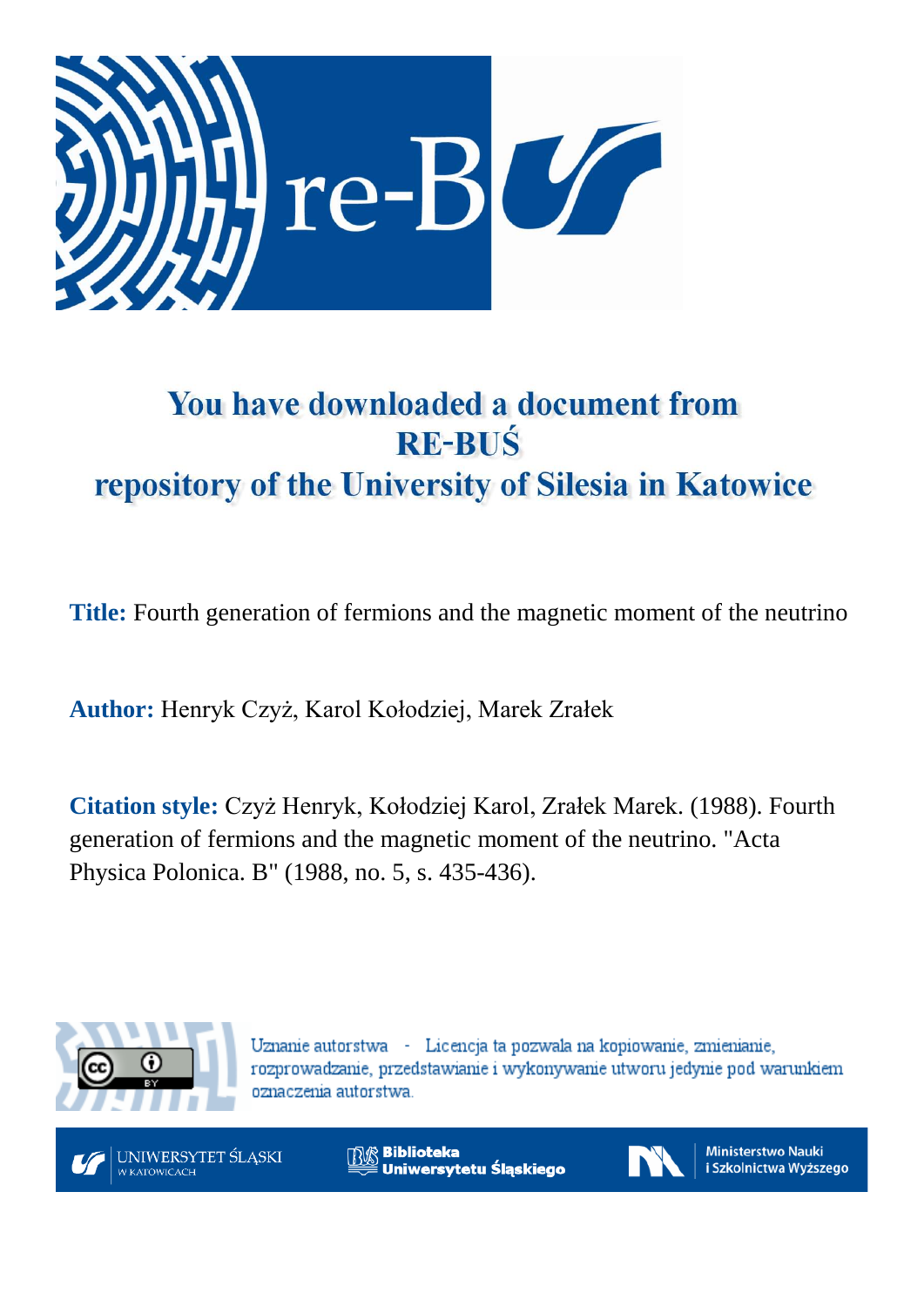## **LETTERS TO THE EDITOR**

## FOURTH GENERATION OF FERMIONS AND THE MAGNETIC MOMENT OF THE NEUTRINO\*

**B y H . C z y ż , K . K o ł o d z ie j a n d M . Z r a l e k**

Department of Theoretical Physics, Silesian University, Katowice\*\*

*(Received November 26, 1987)*

We found that within the Glashow-Salam-Weinberg model with four generations of fermions one cannot obtain a big magnetic moment of the electron (muon, tau) neutrino. **PACS numbers: 13.10.+ q, 13.40.Fn**

There exist many various speculations on the magnetic moments of the neutrinos [1]. In the light of the recent papers [2] a big magnetic moment of the neutrino can explain the solar neutrino flux puzzle. In any case, whether it is true [2] or not [3] it is worth to investigate, what is the limit of the magnetic moment of the neutrino within the Glashow- -Salam-Weinberg (GSW) model. In [4] the value

$$
M_k = 3G_{\rm F}m_{\rm e}m\mu_{\rm B}/(4\sqrt{2}\,\pi^2)
$$
 (1)

was found  $\left(\text{with present data [5] it is equal to 3.2 }\mu_{\text{B}} \frac{m}{1 \text{ eV}}\right)$ , but the authors assumed that

there exist only three generations of leptons and they did not consider the possibility of the Kobayashi-Maskawa mixing between the lepton generations. In this letter we answer the question of the influence of the next generation of fermions with heavy charged lepton on the magnetic moment of the electron (muon, tau) neutrino. We assumed the Kobayashi- -Maskawa mixing between electron (muon, tau) generation and the new one.

We have to use now the full formula for the magnetic moment of the neutrino as presented in [6]. To investigate big charged lepton masses we did not neglect terms of O  $(m_1^2/M_w^2)$  where  $m_1$  is the mass of the charged lepton of the next generation and  $M_w$ is the mass of the charged weak boson. Although the result in [6] is exact up to the one

**<sup>\*</sup> W ork supported in part by the grant CPBP 01.03.**

**<sup>\*\*</sup> Address: Zakład Fizyki Teoretycznej, Instytut Fizyki, Uniwersytet Śląski, Uniwersytecka 4, 40-007 Katowice, Poland.**